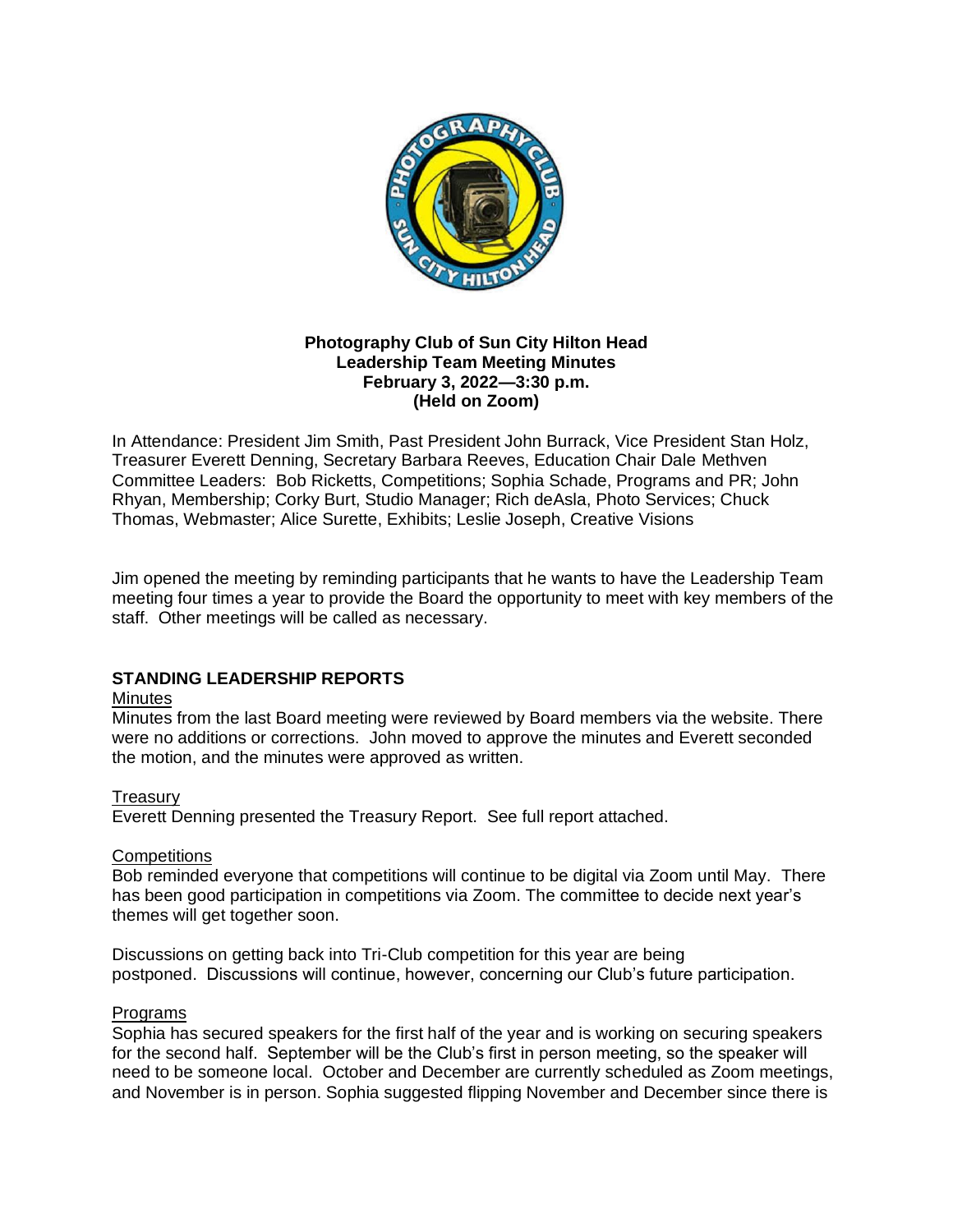no speaker in December, and it is the People's Choice awards. She raised a concern about speakers that will be available if we go back to in person meeting. It was suggested that if we meet in person, the speaker, if not local, could be projected from a laptop onto a screen. There could be issues with this, however, e.g. reliability of the network or connection. The Program committee will consider the options.

#### **Education**

Dale summarized the stats for the Winter Session: 24 courses, 33 sessions, 3 new teachers, and 5 new classes. Ninety-seven seats in classes have been sold so far. The Curriculum subcommittee will be meeting to explore creative and artistic options for next semester.

The first Wednesday Walkabout took place on Feb. 3 in The Point in Beaufort. There were some new Club members who attended, as well as several seasoned members. There have been some suggestions that the Walkabouts be held once a month rather than once a week, and maybe not always on Wednesdays. Discussions about when and how often to hold them will continue.

#### Membership

John Rhyan provided the stats for Club membership: 341 total members, 259 renewals, and 82 new members. Membership is down about 50 members. About 73 names are to be purged in a few weeks for non-payment of dues. It was suggested that the door lock to the Studio be changed once names are purged from membership.

#### Studio Manager

Corky reminded the group that the Studio is supposed to be shutting down in March for renovations: painting, insulation, and electrical outlets around the counters. He requested Jim to contact the Community Association to confirm the dates and the jobs to be done.

A review of expenses for printing and matting supplies indicates that for 2021 expenses have exceeded the income. There is a concern that we will not be able to keep up with inflation if the prices for printing and matting remain the same as they have been for the past several years. A 25% increase in printing charges would help make up for the increase in costs and the "waste factor." In addition, Corky will do a similar analysis for the cost of matting and backing boards. All those in the meeting agreed that what we take in should match what we spend. No profit but no loss either. Corky will put together a revised price list to be posted by March 1.

## Photo Services

Rich reported that he has had only a few requests: one a restoration job, and the other photographing a large family birthday party at Hidden Cypress.

## PR Communications

The Club had some publicity in *Sunsations* and *Bluffton Today* on the People's Choice awards.

## **Webmaster**

Chuck reported that there have been no major issues. In January there were 727 hits, a total of 69% new viewers and 31% returning. Dale is taking care of the activity updates on the website. Dale commended Chuck for his ability to upload the winners of the competitions in a very timely fashion.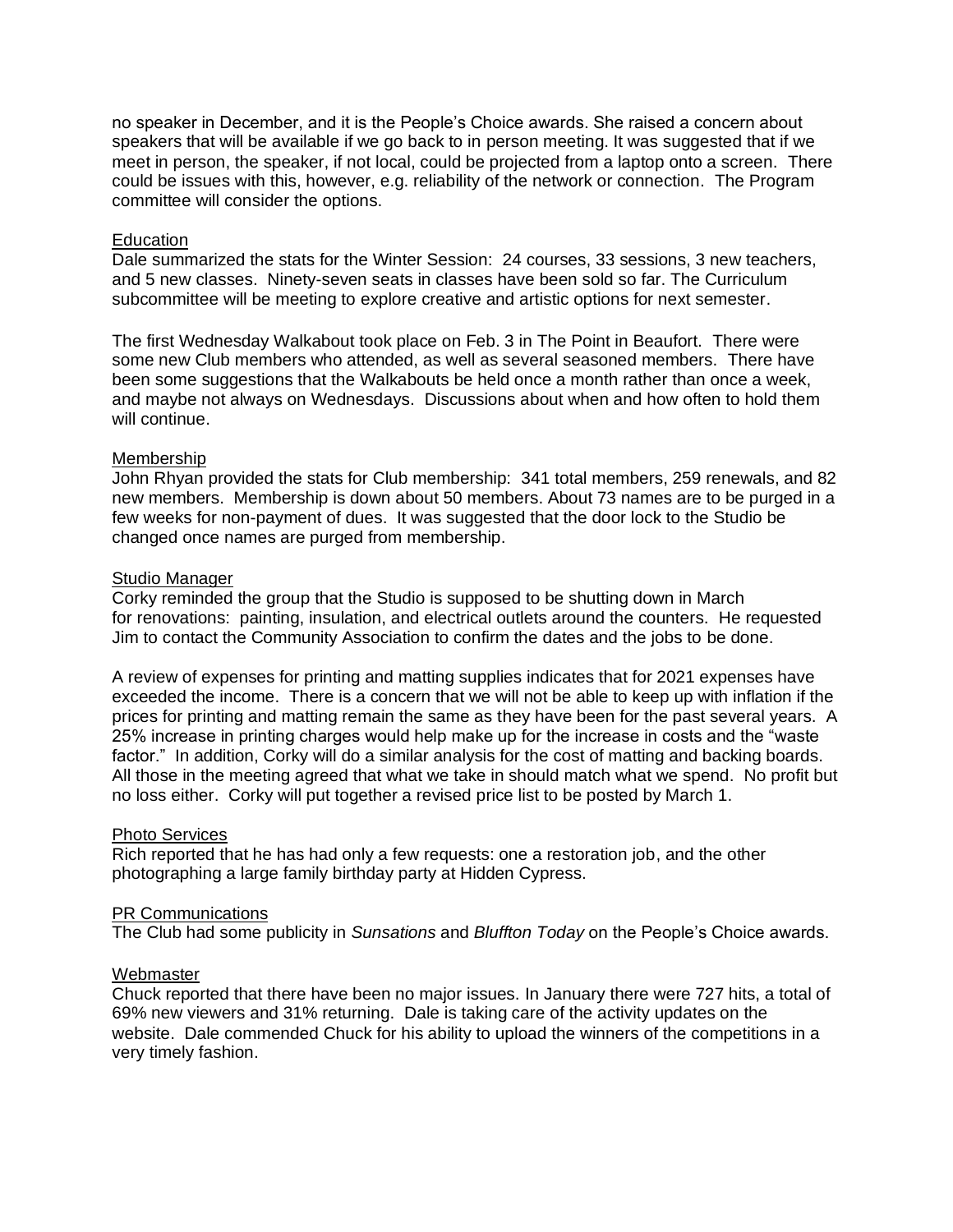## **Exhibits**

Alice Surette is doing Studio exhibits. There still is a need for a volunteer to do external exhibits, including areas within Sun City.

## Field trips

The Club is still in need of a volunteer to do the field trips. Jim has been talking to a possible candidate. In the meantime, Wednesday walkabouts will continue, as well as opportunities in classes and user groups to go out to photograph together.

## **AD HOC COMMITTEE REPORTS**

## Studio Committee Status

Corky is still looking for two more committee members. Currently, Rich deAsla, Leslie Joseph, and Kate Crowly are members. They will be meeting soon after Creative Visions. The objective is to see what can be done to make the Studio an even better place than it is.

## Bylaws

John Burrack will be working with a committee on revisions to the bylaws, such as including wording for electronic voting and adding the budgeting process. They will be sticking very close to Community Association guidelines. Also on the committee are Gracene Peluso and George Neuman. They will begin meeting soon after Creative Visions.

## Creative Visions

Leslie reported that everything is on course. Working with the Art Club, however, has had its challenges. Much of the work has fallen to the Photography Club. There will be discussions afterward about lessons learned and some recommendations. For example, is there something else we can do with the resources we put toward Creative Visions, possibly a Photography exhibit by itself, or pair with another club that will be more involved?

## **NEW BUSINESS**

## Liability Statement for Field Trips and Activities Outside Sun City

At the Community Association officers' training, Jim learned that CA insurance only applies to activities on site. Liability during field or class trips would fall back on the Club and drivers. Therefore, the Club needs a liability statement where participants sign a waiver not holding the Club or drivers responsible to cover those situations. These must be stored somewhere for a period of time. It was suggested that this waiver could be put on the Club membership form. Jim will continue to investigate. It could be possible to get it into a number of places.

## Next Meeting

The next meeting will be in April. Date and time to be determined.

## **ADJOURNMENT**

Everett Moved & Dale seconded that the meeting be adjourned. The meeting adjourned at 5:10 pm.

Respectfully submitted, Barbara Reeves, Secretary